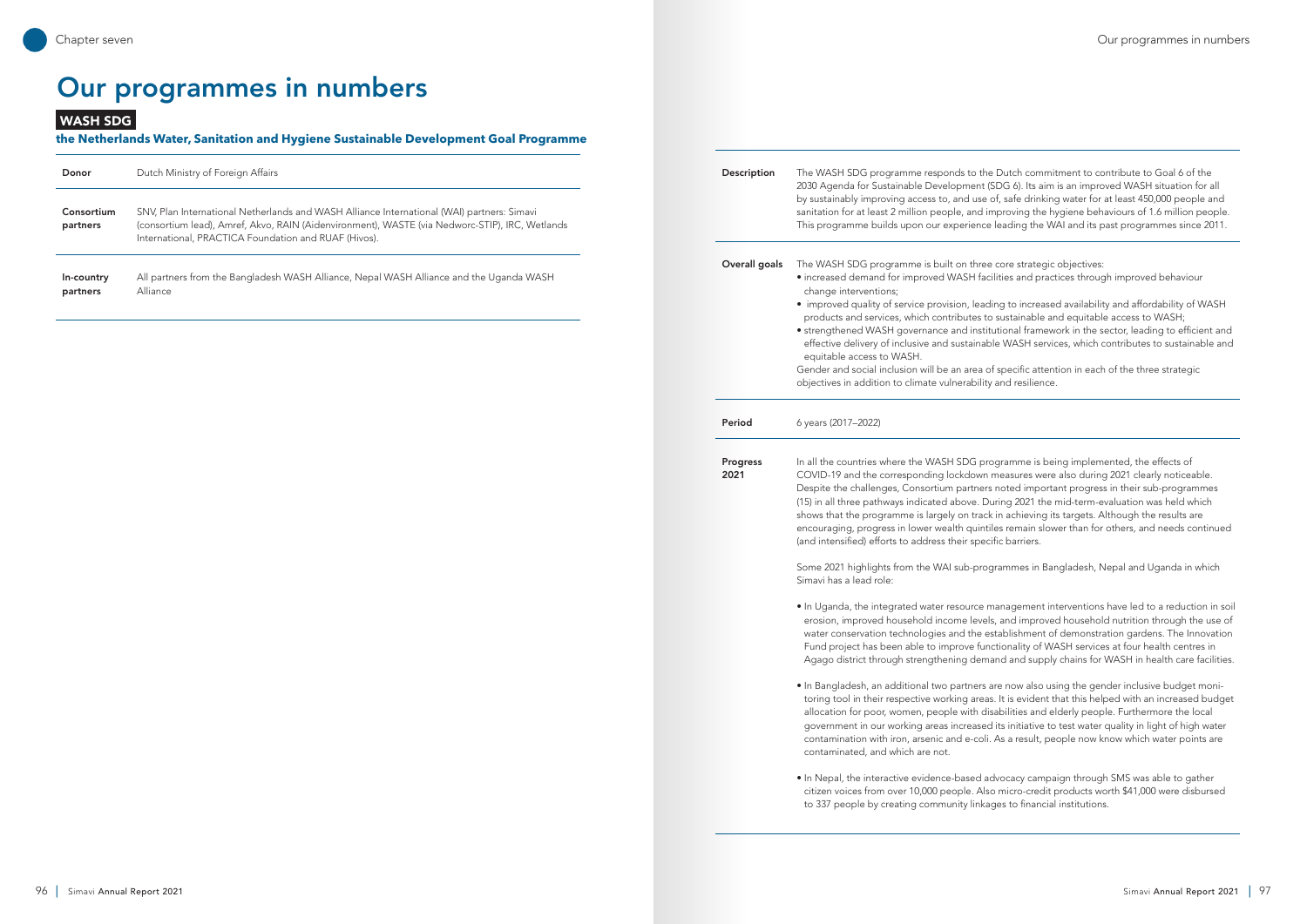|                                                                                                                                                  |                         | <b>Bangladesh</b>   |                       |
|--------------------------------------------------------------------------------------------------------------------------------------------------|-------------------------|---------------------|-----------------------|
| Outcome indicators                                                                                                                               | <b>Baseline</b><br>2018 | Result<br>2018-2021 | Target<br>2018 - 2021 |
| 1. Number of people (and % of people) who reach basic and/or safely<br>managed service levels of drinking water of the JMP-ladder (1)            | 736.317                 | 798.466             | 149.900               |
| 2. Number of people (and % of people) who reach basic and/or safely<br>managed service levels of sanitation of the JMP-ladder (2)                | 435.070                 | 579.509             | 252.100               |
| 3. Number of people (and % of people) who reach basic levels of hand<br>washing practices of the JMP-ladder (3)                                  | 82.151                  | 536.709             | 94.700                |
| 4. Level of effective demand-creation strategies by local agencies<br>within their areas/jurisdiction/programme                                  | 15                      | 37                  | 75                    |
| 5. % of households that has invested in WASH facilities in their<br>household or contributing user fees to WASH services during the last<br>year | 48                      | 52                  | 65                    |
| 6. Level of participation of women and girls in decision-making about<br>WASH activities in the communities                                      | 40                      | 65                  | 70                    |
| 7. Level of participation of socially excluded groups in decision making<br>about WASH activities in the communities                             | $\mathbf 0$             | 38                  | 55                    |
| 8. Level of outreach and suitability of WASH products and services for<br>consumers at the bottom of the pyramid                                 | 25                      | 43                  | 75                    |
| 9. % of WASH businesses in the intervention area that indicate that<br>their sales went up significantly;                                        | $\overline{0}$          | 93                  | 20                    |
| 10. % and # of women WASH entrepreneurs                                                                                                          |                         | 26                  | 20                    |
| 11. Level of strength of WASH sector policies and regulations                                                                                    | 25                      | 37                  | 75                    |

|              | <b>Bangladesh</b>     |                       |
|--------------|-----------------------|-----------------------|
|              | Result<br>2018-2021   | Target<br>2018 - 2021 |
| 17           | 798.466               | 149.900               |
| 70           | 579.509               | 252.100               |
| 51           | 536.709               | 94.700                |
| 15           | 37                    | 75                    |
| 48           | 52                    | 65                    |
| 40           | 65                    | $70\,$                |
| $\mathbf 0$  | 38                    | 55                    |
| 25           | 43                    | 75                    |
| $\mathbf 0$  | 93                    | $20\,$                |
| $\mathbf{1}$ | 26                    | 20                    |
| 25           | 37                    | 75                    |
|              |                       |                       |
|              | <b>Bangladesh (4)</b> |                       |
| 21           |                       | Target<br>2018 - 2021 |
|              |                       |                       |

# WASH SDG

#### Chapter seven Our programmes in numbers

|                                                                                                                    | Bangladesh (4)      |                       |
|--------------------------------------------------------------------------------------------------------------------|---------------------|-----------------------|
| Output indicators                                                                                                  | Result<br>2018-2021 | Target<br>2018 - 2021 |
| 1. Number of people trained (e.g. entrepreneurs, community<br>members, staff from institutions and local partners) | 6.391               | 5.599                 |
| 2. Number of people present at direct awareness raising activities                                                 | 192.413             | 178.248               |
| 3. Number of studies/mappings done                                                                                 | 236                 | 199                   |

| Bangladesh (4)        |                     | Nepal (4)<br>Uganda (5) |                       | Overall             |                       |                     |                       |
|-----------------------|---------------------|-------------------------|-----------------------|---------------------|-----------------------|---------------------|-----------------------|
| Target<br>2018 - 2021 | Result<br>2018-2021 |                         | Target<br>2018 - 2021 | Result<br>2018-2021 | Target<br>2018 - 2021 | Result<br>2018-2021 | Target<br>2018 - 2021 |
| 5.599                 |                     | 10.790                  | 8.263                 | 6.222               | 7.277                 | 23.403              |                       |
| 178.248               |                     | 49.245                  | 27.382                | 48.981              | 57.101                | 290.639             |                       |
|                       |                     | 73                      | 60                    | 51                  | 48                    | 360                 |                       |

(4) Overachievements in Bangladesh and Nepal come from previous years. (5) Covid-19 restrictions in Uganda caused the number of awareness raising activities, the number of people attending them and the number of people trained to be lower than planned.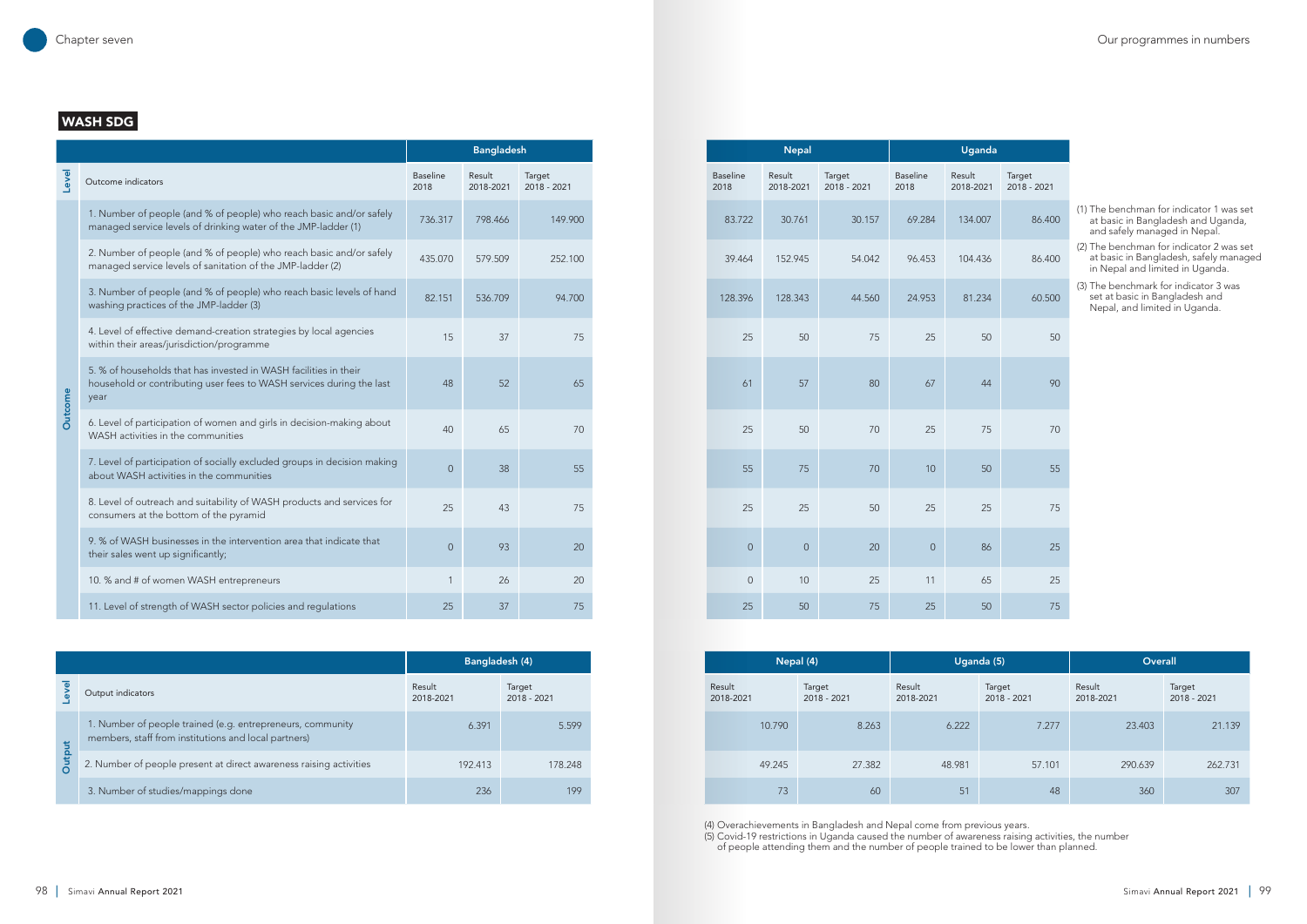|        |                                                                             |                       | Kenya                     |                       | Uganda                    |
|--------|-----------------------------------------------------------------------------|-----------------------|---------------------------|-----------------------|---------------------------|
| Level  | Indicator description                                                       | Result<br>2020 - 2021 | Target<br>full programme" | Result<br>2020 - 2021 | Target<br>full programme" |
| Output | Nr of people that are reached through mass<br>media                         | 1.733.345             | 1.000.000                 | 265.893               | 271.015                   |
|        | Nr of people trained on COVID transmission<br>reduction                     | 4.661                 | 200                       | 15.288                | 13.143                    |
|        | Nr of WASH providers supported on safe<br>supply and provision              | 110                   | 30                        | 743                   | 425                       |
|        | Total nr of people provided with soap,<br>disinfection equipm.              | 98.570                | 20,000                    | 123,300               | 48.500                    |
|        | Nr of people that are reached directly with<br>awareness raising activities | 373.100               | 400,000                   | 82.535                | 92.900                    |
|        | Nr of soaps, disinfection equipm. provided<br>directly to ppl               | 16.434                | 6.700                     | 11.243                | 3.370                     |
|        | Total number of at Risk Population who are<br>provided with PPEs            | 4.741                 | 2.350                     | 11.501                | 7.140                     |
|        | Amount of PPE that have been provided<br>directly to people                 | 23.246                | 6.400                     | 11.411                | 5.260                     |

# WASH First

| Donor                  | Dutch Ministry of Foreign Affairs                                                                                                                                                                                                                                                                                                                                                                                                                                                                                                                                                                                                                                                                                                                                                                                                                                                                                                                                                                                                                                                                   |
|------------------------|-----------------------------------------------------------------------------------------------------------------------------------------------------------------------------------------------------------------------------------------------------------------------------------------------------------------------------------------------------------------------------------------------------------------------------------------------------------------------------------------------------------------------------------------------------------------------------------------------------------------------------------------------------------------------------------------------------------------------------------------------------------------------------------------------------------------------------------------------------------------------------------------------------------------------------------------------------------------------------------------------------------------------------------------------------------------------------------------------------|
| Consortium<br>partners | WASH Alliance International (WAI) partners Simavi (consortium lead) and Amref, SNV and Plan<br>International Netherlands                                                                                                                                                                                                                                                                                                                                                                                                                                                                                                                                                                                                                                                                                                                                                                                                                                                                                                                                                                            |
| In-country<br>partners | WASH Alliance Kenya (WAK), Kenya Water and Sanitation Civil Society Network (KEWASNET), Kenya<br>Water for Health Organization (KWAHO), Neighbours' Initiative Alliance (NIA), Water and Sanitation<br>Entrepreneurs Association (WASEU), HEWASA Programme - DSSD Caritas Fort Portal, Joint Effort<br>to Save The Environment (JESE), IRC Uganda                                                                                                                                                                                                                                                                                                                                                                                                                                                                                                                                                                                                                                                                                                                                                   |
| Description            | On 10 July 2020, Ms Sigrid Kaag, Dutch Minister for Foreign Trade and Development Cooperation,<br>informed the Dutch parliament that €150 million would be assigned to support the response to the<br>COVID-19 pandemic and the socioeconomic consequences in the most vulnerable countries. Six<br>million euros were allocated to the Netherlands WASH SDG Consortium, with the aim to prevent<br>further spread of COVID-19 in marginalised countries through awareness raising and improved<br>access to WASH services.                                                                                                                                                                                                                                                                                                                                                                                                                                                                                                                                                                         |
| Overall goals          | The overall goal of WASH First programme is the promotion of health-related hygiene practices to<br>prevent further spread of COVID-19 in at-risk countries through awareness raising and improved<br>access to WASH services. The programme will focus on specific objectives for high at-risk and most<br>marginalised populations:<br>· Result 1: enhanced understanding of individuals, communities, health workers, schools and WASH<br>service providers about mitigation measures against COVID-19 transmission;<br>. Result 2: population at risk of COVID-19 have sufficient and constant access to commodities<br>and consumables (handwashing facilities, disinfection equipment, soap, hygiene kits, including<br>menstrual health products and personal protective equipment (PPE));<br>• Result 3: population at risk of COVID-19 have safe (considering safeguarding and security) access<br>to water and sanitation services through the construction of new and repair of non-functional water<br>and sanitation facilities or through temporary/mobile water supply and services. |
| Period                 | September 2020 to 30 November 2021                                                                                                                                                                                                                                                                                                                                                                                                                                                                                                                                                                                                                                                                                                                                                                                                                                                                                                                                                                                                                                                                  |
| Progress<br>2021       | Despite the challenges resulting from COVID-19 and related measures to reduce its risks, imple-<br>mentation of WASH First programme was successfully and timely completed by November 2021.<br>In total around 9.8 million people (58% more than initially planned) were reached through mass<br>media campaigns aimed at raising awareness on how to reduce transmission of the virus that<br>causes COVID-19. About 2.8 million people (78% more than initially anticipated) were also reached<br>directly through campaigns aimed at awareness raising on how to reduce transmission of the virus<br>that causes COVID-19 and with messages to improve hygiene practices. Further, more than 37,500<br>(Community) health workers, WASH/health committees, schools, WASH service providers (i.e. water<br>vendors, sanitation workers, sellers of hygiene products, relevant local government officials, etc.)<br>were trained on how to reduce transmission of COVID-19 following WHO guidelines on COVID-19<br>and WASH, which is 38% more than anticipated.                                  |

# WASH First

## **Scaling up WASH SDG efforts: the first line of defence against COVID-19**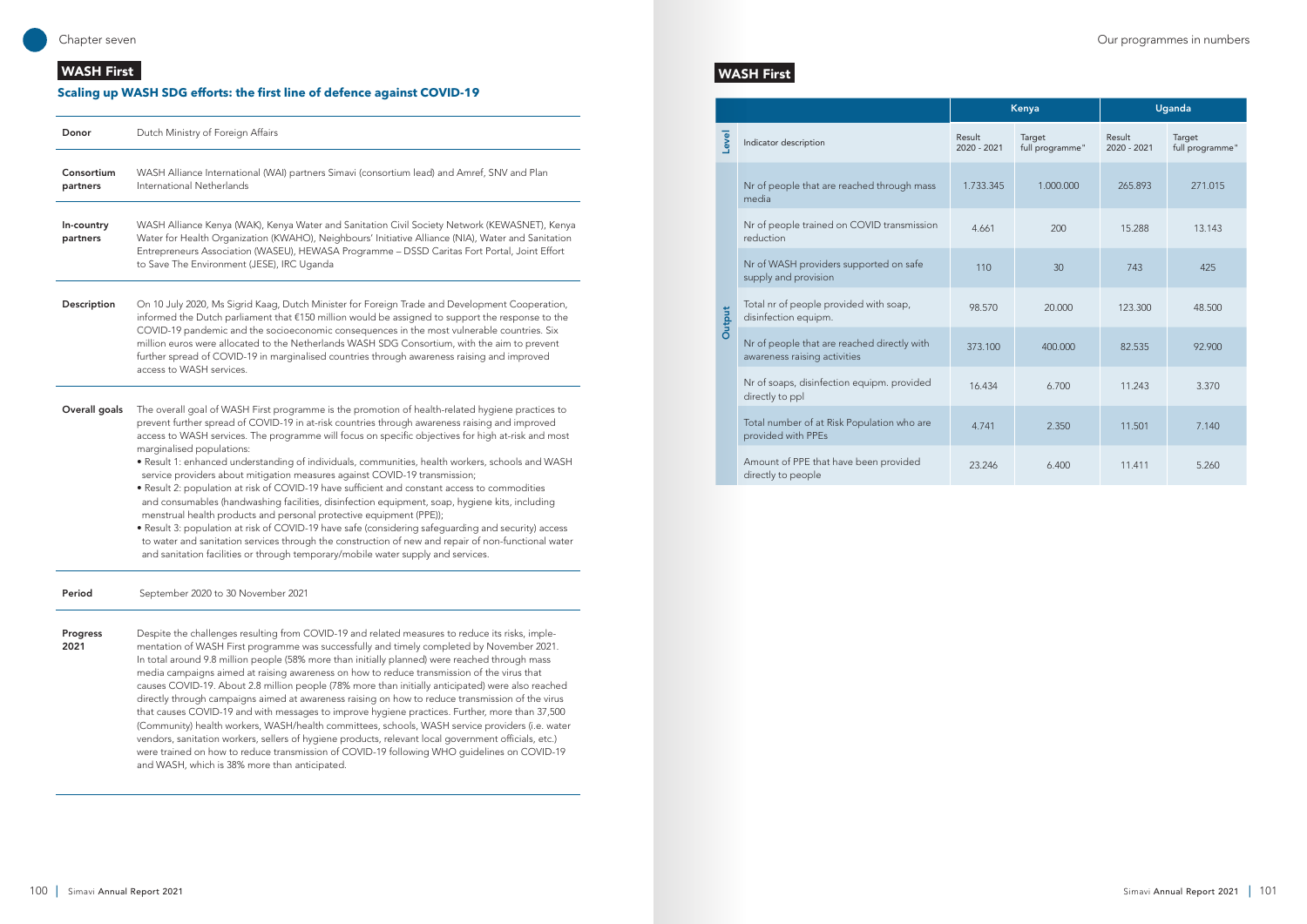# Our Lives, Our Health, Our Futures Level Indicator description % of women who were married or in a union before a Chittagong Hill Tracts. (SDG 5.3.1) % of women aged 15-49 years who make their own in Impact sions regarding sexual relations, contraceptive use a health care in the Chittagong Hill Tracts (SDG 5.6.1) Public awareness regarding SRHR and GBV Influence on the public agenda on SRHR and GBV Existence of a local network of CSOs and partners for assistance and promotion of adolescent girls and you rights in the Chittagong Hill Tracts. % of girls that report using MHM friendly toilets % of girls that report using re-usable sanitary pads **Outcome** Outcon Number of reported incidents of GBV # of advocacy and stakeholder meetings organised b # of local CSOs trained on impact-oriented and wom # of local CSOs trained on SRHR, GBV and MH (WAS # of local CSOs trained on SRHR, GBV and MH (WAS **Output** # of female mentors trained # of girls' clubs established % of young women and girls that are regularly involv # of women that participated in sessions # of men and boys that participated in sessions # community, traditional and religious leaders particip of women and girls whom have received guidance a and psychosocial response

|                                                                                                                                                                                                |                                | <b>Bangladesh</b>           |                     |         |
|------------------------------------------------------------------------------------------------------------------------------------------------------------------------------------------------|--------------------------------|-----------------------------|---------------------|---------|
| Indicator description                                                                                                                                                                          | <b>Baseline</b><br>2019-2020 * | <b>Results</b><br>2019-2021 | Target<br>2019-2023 |         |
| % of women who were married or in a union before age 15 in the<br>Chittagong Hill Tracts. (SDG 5.3.1)                                                                                          | 3                              |                             | remain<br>< 5%      | $\star$ |
| % of women who were married or in a union before age 18 in the<br>Chittagong Hill Tracts. (SDG 5.3.1)                                                                                          | 19                             |                             | 14%                 |         |
| % of women aged 15-49 years who make their own informed deci-<br>sions regarding sexual relations, contraceptive use and reproductive<br>health care in the Chittagong Hill Tracts (SDG 5.6.1) | 17                             |                             | Increase            |         |
| Public awareness regarding SRHR and GBV                                                                                                                                                        | 3 out of 4                     |                             | 4 out of 4          |         |
| Influence on the public agenda on SRHR and GBV                                                                                                                                                 | 2 out of 4                     |                             | 3 out of 4          |         |
| Existence of a local network of CSOs and partners for the protection<br>assistance and promotion of adolescent girls and young women's<br>rights in the Chittagong Hill Tracts.                | 2 out of 4                     |                             | 3 out of 4          |         |
| % of girls that report using MHM friendly toilets                                                                                                                                              | 47%                            |                             | <b>TBD</b>          |         |
| % of girls that report using re-usable sanitary pads                                                                                                                                           | 3%                             |                             | 57%                 |         |
| Number of reported incidents of GBV                                                                                                                                                            | 681                            | 889                         | 50%<br>increase     |         |
| % of women and girls that report having used SRHR services in the<br>past 6 months                                                                                                             | 33%                            | 33%                         | 38%                 |         |
| # of advocacy and stakeholder meetings organised by local partners                                                                                                                             |                                | 10                          | 15                  |         |
| # of local CSOs trained on impact-oriented and women-centred<br>programming.                                                                                                                   |                                | 10                          | 10                  |         |
| # of local CSOs trained on SRHR, GBV and MH (WASH) thematic<br>areas                                                                                                                           |                                | 10                          | 10                  |         |
| # of local CSOs trained on SRHR, GBV and MH (WASH) thematic<br>areas                                                                                                                           |                                | 10                          | 10                  |         |
| # of female mentors trained                                                                                                                                                                    |                                | 295                         | 300                 |         |
| # of girls' clubs established                                                                                                                                                                  |                                | 300                         | 300                 |         |
| % of young women and girls that are regularly involved in girls clubs                                                                                                                          |                                | 74%                         | 70%                 |         |
| # of women that participated in sessions                                                                                                                                                       |                                | 15.243                      | 11.963              | (1)     |
| # of men and boys that participated in sessions                                                                                                                                                |                                | 13.739                      | 22.076              | (1)     |
| # community, traditional and religious leaders participated in sessions                                                                                                                        |                                | 666                         | 445                 | (1)     |
| of women and girls whom have received guidance and GBV clinical<br>and psychosocial response                                                                                                   |                                | 234                         | 360                 |         |

| Donor                  | European Union                                                                                                                                                                                                                                                                                                                                                                                                                                                                                                                                                                                                                                                                                                                                                                                                                                                                                                                                                                                                                                                 |
|------------------------|----------------------------------------------------------------------------------------------------------------------------------------------------------------------------------------------------------------------------------------------------------------------------------------------------------------------------------------------------------------------------------------------------------------------------------------------------------------------------------------------------------------------------------------------------------------------------------------------------------------------------------------------------------------------------------------------------------------------------------------------------------------------------------------------------------------------------------------------------------------------------------------------------------------------------------------------------------------------------------------------------------------------------------------------------------------|
| Consortium<br>partners | Bangladesh Nari Progati Sangha (BNPS)                                                                                                                                                                                                                                                                                                                                                                                                                                                                                                                                                                                                                                                                                                                                                                                                                                                                                                                                                                                                                          |
| In-country<br>partners | Progressive, Hill Flower, Taungya, Weave, Ananya, Gram Unnayan Sa, Tahzingong, Zabarang, Khagrapur<br>Mahila Kalyan Samity, Trinamul Unnayan Sangstha                                                                                                                                                                                                                                                                                                                                                                                                                                                                                                                                                                                                                                                                                                                                                                                                                                                                                                          |
| Description            | The forgotten conflict in the isolated Chittagong Hill Tracts (CHT) area of Bangladesh gravely affects<br>the lives of the indigenous Jummas (11 ethno-linguistically and religiously diverse indigenous peoples).<br>Traditional patriarchal social structures disadvantage women and girls, and restrict their bodily and sexual<br>autonomy. Together with the prolonged conflict, this increases their vulnerability. Our Lives, Our Health,<br>Our Futures is a holistic programme designed to support and empower indigenous women and girls to live<br>their lives with dignity and without violence.                                                                                                                                                                                                                                                                                                                                                                                                                                                   |
| Overall<br>goals       | Enable and support young women and adolescent girls from indigenous groups in the CHT of Bangladesh<br>to transition into adult womanhood with dignity and bodily and sexual autonomy, without violence,<br>coercion and/or discrimination.<br>Specific objectives:<br>• Local CSOs have strengthened their technical, methodological, financial and administrative capacity to<br>effectively respond to the SRHS needs of young women and adolescent girls and foster their rights to live<br>free from violence, coercion and discrimination.<br>• Young women and adolescent girls from indigenous groups are empowered to make free and informed<br>decisions about their SRHR, and are supported to do so, free from violence, coercion and discrimination.                                                                                                                                                                                                                                                                                              |
| Period                 | 5 years (2019-2023)                                                                                                                                                                                                                                                                                                                                                                                                                                                                                                                                                                                                                                                                                                                                                                                                                                                                                                                                                                                                                                            |
| Progress<br>2021       | During 2021 the effects of the COVID-19 pandemic and the corresponding lockdowns and travel restric-<br>tions affected the smooth implementation of the programme activities throughout the year. The baseline<br>was finalised in 2021 providing important data with regards to the challenges that the indigenous women<br>and girls face with regards to decision making on their SRHR, access to SRH services and violence risks that<br>they face.                                                                                                                                                                                                                                                                                                                                                                                                                                                                                                                                                                                                        |
|                        | With regards to progress to realise outcome 1, in 2021 we did a revision of the Organisational Capacity<br>Assessments (OCAs) with 10 CSOs in the CHT to review progress against the first assessments realised<br>in 2019. We noticed progress in areas of finance, programme management, gender mainstreaming and<br>administrative practices as well as in the technical expertise on MH and SRHR. Most of the organisations<br>rated L&A and M&E as the areas where they face bigger challenges. Based on the OCAs, each organi-<br>sation developed and agreed on an action plan for improvement in three priority areas of their choice. In<br>2021, the 11 partner organisations finalised the lobby and advocacy strategy to be implemented in the<br>reaming two years of the programme. The focus of the L&A strategy will be on advocating towards the<br>government for the implementation of the Tribal Health Plan and the establishment of Adolescent Friendly<br>Health Service (AFHS) in 50% of health facilities in 17 upazillas in the CHT. |
|                        | In 2021 we also made progress on achieving outcome 2, as girls' sessions on Menstrual Health and how<br>to make re-usable pads were rolled-out in all 300 girls clubs in the CHT. We also advance in the roll-out of<br>community sessions, mothers, fathers and men and boys' sessions on SRHR and GBV to increase support                                                                                                                                                                                                                                                                                                                                                                                                                                                                                                                                                                                                                                                                                                                                    |

towards the priorities of women and girls. At the end of the year 2021, women and girls participating in the girls' clubs identified their priorities with regards to their SRHR and their safety for the development of key messages and demands towards their families, communities and local leaders through creative projects.

#### Our Lives, Our Health, Our Futures

\* Progress will be measured in the mid-term evaluation in 2022.

(1) More individual women, men and boys reached: due to loss of livelihoods as a result from COVID-19 it has been challenging to reach the same people with multiple trainings as was the intention.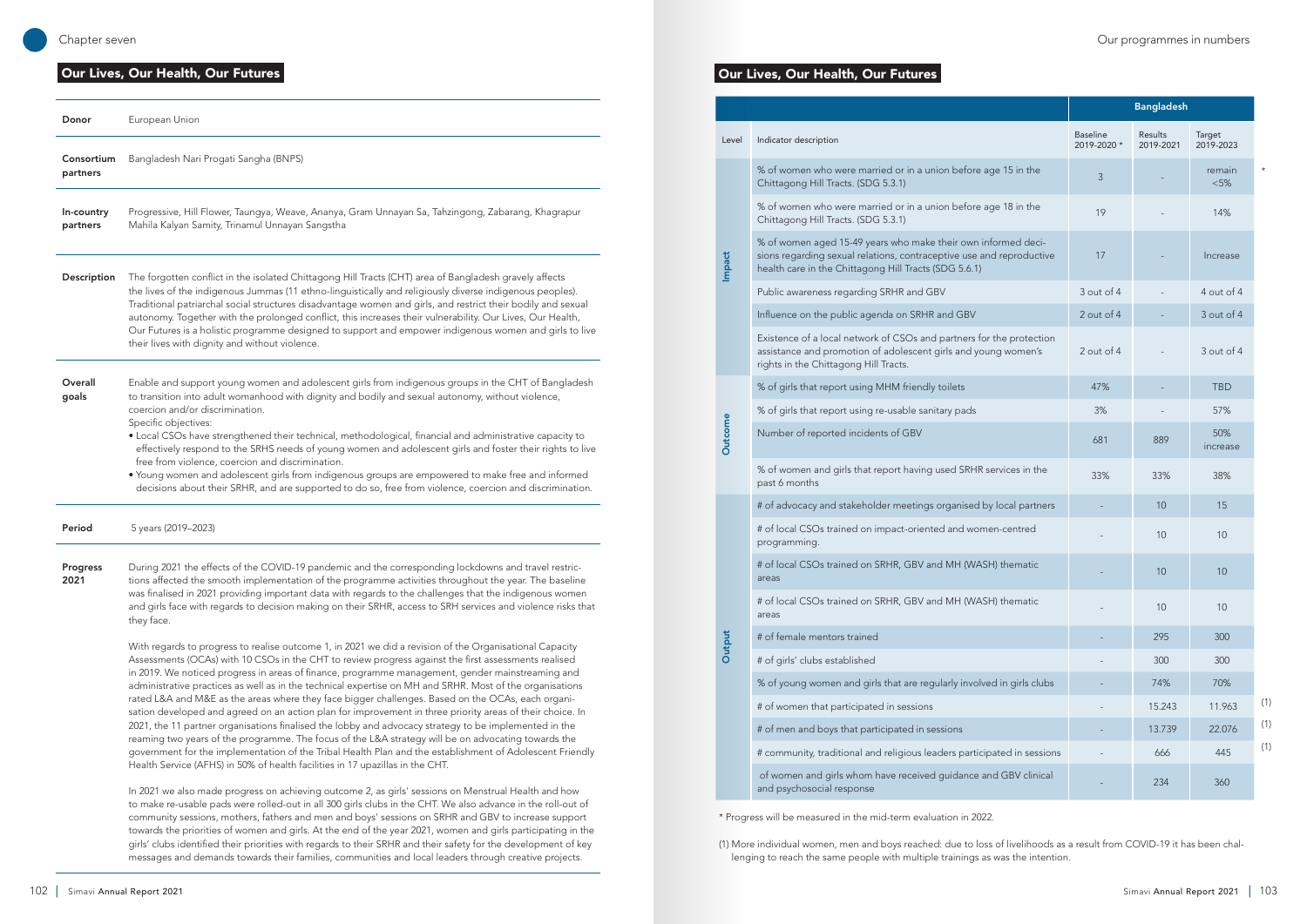# Kapilvastu

|         |                                                                                                         |                         | <b>Nepal</b>        |                             |
|---------|---------------------------------------------------------------------------------------------------------|-------------------------|---------------------|-----------------------------|
| Level   | Indicator description                                                                                   | <b>Baseline</b><br>2018 | Result<br>2018-2021 | Target<br>Full<br>programme |
| Outcome | % women practicing healthy and hygienic behaviour during and<br>after pregnancy and delivery            | 11                      | 70                  | 80                          |
|         | % women who can make their own informed decision regarding<br>their health and the health of their baby | 65                      | 85                  | 80                          |
|         | % households with functional and improved WASH facilities                                               | 31                      | 61                  | 80                          |
|         | % women with resources available for hygienic pregnancy and safe<br>delivery                            | 24                      | 28                  | 80                          |
|         | # women's groups active                                                                                 |                         | 43                  | 40                          |
| Output  | % women with resources available for hygienic pregnancy and safe<br>delivery                            |                         | 4.020               | 2.280                       |
|         | # wards with active WASH committee                                                                      |                         | 4                   | $\overline{4}$              |

| Donor                  | Simavi own funds and Hike for Health                                                                                                                                                                                                                                                                                                                                                                                                                                                                                                                                                                                                                                                                                                                                                                                                                                                                                                                                                                                                                                                                                                                                                                                                                                                                                                                                                                                                                                                                                                                                                                                         |
|------------------------|------------------------------------------------------------------------------------------------------------------------------------------------------------------------------------------------------------------------------------------------------------------------------------------------------------------------------------------------------------------------------------------------------------------------------------------------------------------------------------------------------------------------------------------------------------------------------------------------------------------------------------------------------------------------------------------------------------------------------------------------------------------------------------------------------------------------------------------------------------------------------------------------------------------------------------------------------------------------------------------------------------------------------------------------------------------------------------------------------------------------------------------------------------------------------------------------------------------------------------------------------------------------------------------------------------------------------------------------------------------------------------------------------------------------------------------------------------------------------------------------------------------------------------------------------------------------------------------------------------------------------|
| In-country<br>partners | Kapilvastu Integrated Development Services (KIDS), Society for Local Integrated Development Nepal<br>(SOLID Nepal)                                                                                                                                                                                                                                                                                                                                                                                                                                                                                                                                                                                                                                                                                                                                                                                                                                                                                                                                                                                                                                                                                                                                                                                                                                                                                                                                                                                                                                                                                                           |
| Description            | The Nepal Learning Programme pilots new ways of combining WASH and SRHR with a focus on inclusion<br>of those left behind. Its main focus is on implementing inclusive interventions to help disadvantaged<br>women to practice hygienic behaviour during pregnancy and during safe delivery - at home and at the<br>health facilities.                                                                                                                                                                                                                                                                                                                                                                                                                                                                                                                                                                                                                                                                                                                                                                                                                                                                                                                                                                                                                                                                                                                                                                                                                                                                                      |
| Overall<br>goals       | The programme has two main goals:<br>· gain more experience in combining WASH and SRHR, focusing on a different aspect of hygiene and<br>health (hygienic behaviour during pregnancy and safe delivery);<br>· pilot the inclusion approach developed within Simavi to reach disadvantaged people and ensure<br>inclusivity in the way we design and implement our projects.                                                                                                                                                                                                                                                                                                                                                                                                                                                                                                                                                                                                                                                                                                                                                                                                                                                                                                                                                                                                                                                                                                                                                                                                                                                  |
| Period                 | 3.5 years (2018-2022)                                                                                                                                                                                                                                                                                                                                                                                                                                                                                                                                                                                                                                                                                                                                                                                                                                                                                                                                                                                                                                                                                                                                                                                                                                                                                                                                                                                                                                                                                                                                                                                                        |
| Progress<br>2021       | During 2021 the project activities progressed as best as possible within the local COVID-regulations.<br>Most of the time it was not possible to meet with large groups, so the project activities were adjusted<br>and more meetings with smaller groups of women and family members were held and house visits to<br>ensure all households and women are reached proved to be a good strategy during COVID times. The<br>end-line evaluation showed that the women living in the project area increased their knowledge on healthy<br>and hygienic behaviour during pregnancy, delivery and after delivery. They also had more confidence in<br>making their own decisions regarding their pregnancy and delivery, and increasingly felt supported by their<br>families to practice healthy and hygienic behaviour. Home delivery decreased among all cultural groups<br>(from 49% to 28%). Families having functional and improved WASH facilities increased about twofold<br>compared to baseline (from 31.1% to 61%). The average participation of women in decision making<br>processes also increased. However, the cultural groups most behind at the start of the project also made<br>the least progress on all project aspects, making us realise that even more specific continued attention<br>needs to be given to those most left behind. As implementation slowed down due to COVID the budget<br>is not yet depleted at the end of the contract so a 6-month extension was granted during which KIDS and<br>SOLID will focus on specific activities that will ensure sustainability of the results reached. |

# Kapilvastu

Targets were to ambitious. Covid regulations have also severly affected project activities and therefore outcomes.

(1) The focus of the project was adjusted to ensure all different groups were included instead of working on resource availability.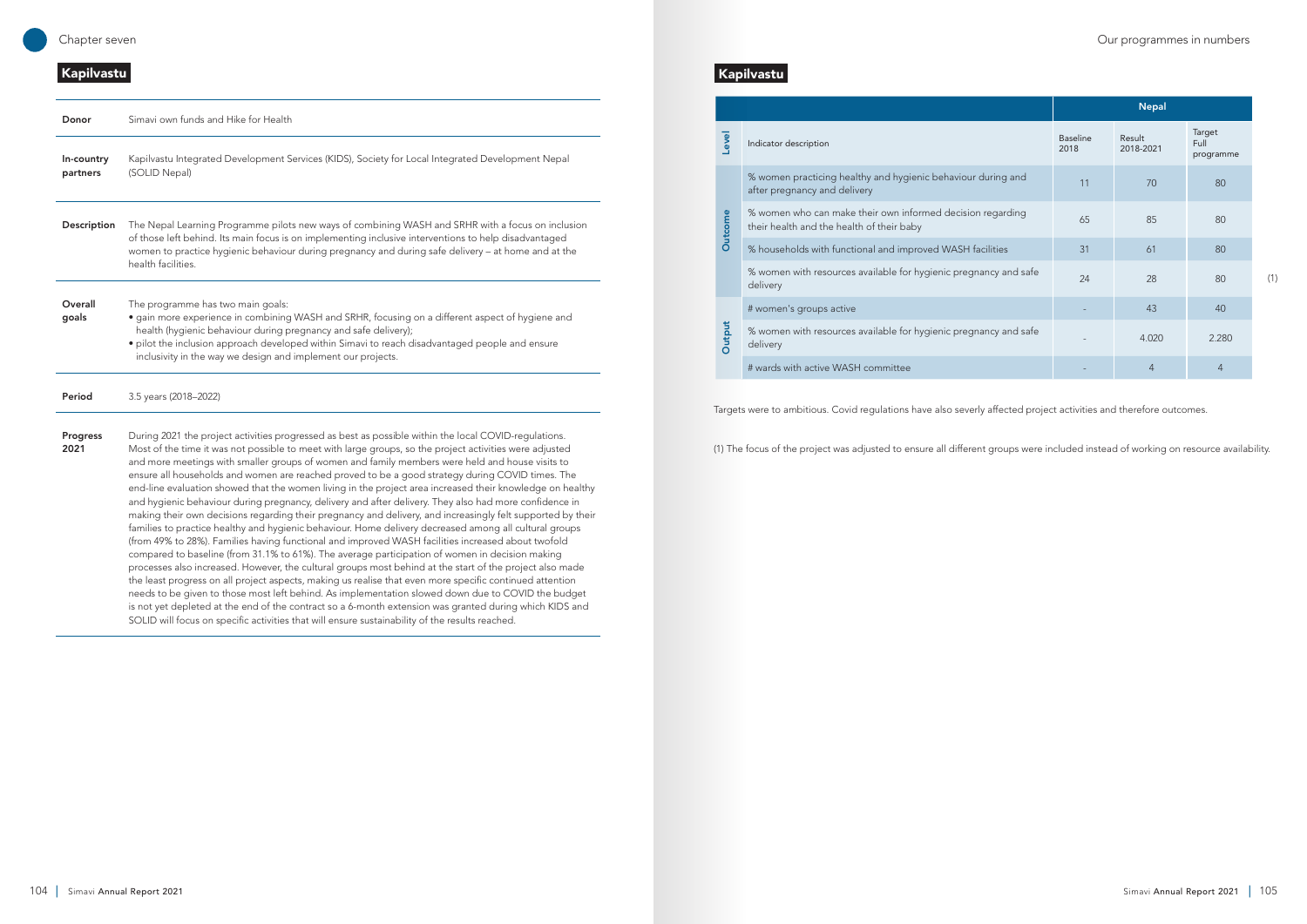# WASH & Learn 3.0

| <b>Donors</b>          | Made Blue and other foundations                                                                                                                                                                                                                                                                                                                                                                                                                                                                                                                                                                                                                                                                                                                                                                                                                                                                                                                                                                                                                                                                                                                                                                                                                                                                                                                                                                                                                                                                                                                                                                                                                 |
|------------------------|-------------------------------------------------------------------------------------------------------------------------------------------------------------------------------------------------------------------------------------------------------------------------------------------------------------------------------------------------------------------------------------------------------------------------------------------------------------------------------------------------------------------------------------------------------------------------------------------------------------------------------------------------------------------------------------------------------------------------------------------------------------------------------------------------------------------------------------------------------------------------------------------------------------------------------------------------------------------------------------------------------------------------------------------------------------------------------------------------------------------------------------------------------------------------------------------------------------------------------------------------------------------------------------------------------------------------------------------------------------------------------------------------------------------------------------------------------------------------------------------------------------------------------------------------------------------------------------------------------------------------------------------------|
| In-country<br>partners | Jese and HEWASA in Uganda and E-mac and CEMDO in Tanzania                                                                                                                                                                                                                                                                                                                                                                                                                                                                                                                                                                                                                                                                                                                                                                                                                                                                                                                                                                                                                                                                                                                                                                                                                                                                                                                                                                                                                                                                                                                                                                                       |
| Description            | Between 2016 and 2019, Simavi has implemented the WASH & Learn programme 1.0 and 2.0 in Kenya,<br>Tanzania and Uganda. Building upon the success, the programme has been extended to Uganda and<br>Tanzania for another three years.                                                                                                                                                                                                                                                                                                                                                                                                                                                                                                                                                                                                                                                                                                                                                                                                                                                                                                                                                                                                                                                                                                                                                                                                                                                                                                                                                                                                            |
| Overall<br>goals       | The programme has four main goals:<br>• Improved WASH in communities by developing smarter and more effective governance strategies.<br>· Solve sanitation challenges in schools<br>• Reduce the drop-out rate of girls and increase confidence and school performance<br>• Enhance socio-economic status of women in the communities                                                                                                                                                                                                                                                                                                                                                                                                                                                                                                                                                                                                                                                                                                                                                                                                                                                                                                                                                                                                                                                                                                                                                                                                                                                                                                           |
| Period                 | 3 years (2020-2023)                                                                                                                                                                                                                                                                                                                                                                                                                                                                                                                                                                                                                                                                                                                                                                                                                                                                                                                                                                                                                                                                                                                                                                                                                                                                                                                                                                                                                                                                                                                                                                                                                             |
| Progress<br>2021       | During 2021, we initiated the WASH & Learn 3.0 programme. The focus during inception was collecting<br>data to know more about the roots of the WASH challenges in the areas this programme operates, from<br>there targets were established for the programme. The WASH & Learn programme always had a strong<br>focus on innovation. In previous activities this was mainly done via Netherlands-Africa partnerships - which<br>resulted in a lot of lessons learned and pilots with innovative technology. However, one of the challenges<br>that was identified is the local value chain integration, and also working with the local innovation<br>ecosystem. To address this issue (and learn from previous experiences) - the current programme is working<br>with local stakeholders, and a process is led by WeKonnect to understand the challenges in the areas we<br>work, and match them with innovative approaches that aim to have more impact and better results that<br>the existing ones. Additionally, we have started with local innovative workshops to kickstart this approach.<br>Multiple other activities were carried out to reach the goals, partnerships were created and trainings on<br>risk assessments were done. Despite the COVID-19 pandemic, the project has been recording progress<br>such as improved community actions on issues that were identified. Progress was made in the access to<br>safe water, hand-washing facilities, the construction of standard latrines and the establishment of economic<br>empowerment women groups facilitated with skills in making soap, bangles and reusable pads. |

# WASH & Learn 3.0

|                |                                                                                                                                      |                         | Uganda<br><b>Tanzania</b> |                             |                         |                |                             |     |
|----------------|--------------------------------------------------------------------------------------------------------------------------------------|-------------------------|---------------------------|-----------------------------|-------------------------|----------------|-----------------------------|-----|
| Level          | Indicator description                                                                                                                | <b>Baseline</b><br>2020 | Result<br>2021            | Target<br>full<br>programme | <b>Baseline</b><br>2020 | Result<br>2021 | Target<br>full<br>programme |     |
| <b>Impact</b>  | % of women with reduced time for fetching<br>water (more time to do other economic and<br>school activities)                         | $\equiv$                |                           | 75                          | $\sim$                  |                | 75                          |     |
|                | # of schools implementing O&M plans for<br>latrines                                                                                  | 3                       |                           | 10                          | $\mathbf{1}$            |                | 10                          |     |
|                | # of women holding a leading position in WASH<br>committees                                                                          | $\overline{2}$          |                           | 5                           | 80                      |                | 120                         |     |
|                | # of women making use of VSLAs                                                                                                       | 15                      |                           | 300                         | 223                     |                | 340                         |     |
| <b>Outcome</b> | % of girls and women stating that they feel safe<br>when accessing water or sanitation services                                      | 59                      |                           | 80                          | 59                      |                | 80                          |     |
|                | % of women and girls able to purchase the<br>desired menstrual products                                                              | 63                      |                           | 80                          | 99                      |                | 100                         |     |
|                | % of women that voice their priorities (rights)<br>or participate in decision making in households<br>and/or WASH committees         | 3                       |                           | 6                           | 25                      |                | 37                          |     |
|                | % or # of women and girls that feel confident<br>managing their menstruation                                                         | 63                      |                           | 80                          | 99                      |                | 100                         |     |
|                | # installed/rehabilitated improved water points<br>community level                                                                   |                         | 2                         | 17                          |                         | $\overline{4}$ | 8                           |     |
|                | # installed/rehabilitated improved water points<br>school level                                                                      |                         | 6                         | 8                           |                         | 5              | 10                          |     |
|                | # of latrines rehabilitated/constructed in schools                                                                                   |                         | 39                        | 119                         |                         | 6<br>blocks    | 12<br>bocks                 | (1) |
|                | # of latrines rehabilitated/constructed in the<br>community                                                                          |                         | $\overline{0}$            | $\overline{0}$              |                         | 589            | 1026                        |     |
| Output         | # of latrines with handwashing facilities within<br>10 <sub>m</sub> of latrines                                                      |                         | 80                        | 43                          |                         | 201            | 462                         | (2) |
|                | # of menstrual pads distributed (sold) by<br>entrepreneurs                                                                           |                         | 218                       | 8000                        |                         | 404            | 1000                        |     |
|                | # of soaps distributed (sold) by entrepreneurs                                                                                       |                         | 98 Lts                    | 3000                        |                         | 741            | 1487                        | (3) |
|                | #of school management committees trained<br>on good hygiene and sanitation practices, Risk<br>assessment and cost recovery programme | L,                      | $\overline{4}$            | 8                           |                         | $\overline{4}$ | 12                          |     |
|                | # of women-led WASH businesses formed/<br>strengthened                                                                               |                         | 19                        | 21                          |                         | 14             | 38                          |     |

(1) Tanzania: more work will be done in the next years. Uganda: Some latrines were rehabilitated by the local government, funds will be reallocated.

(2) The overachievement was realised through awareness raising campaigns. The campaigns and inspectations of the district health team also contributed to the results.

(3) Instead of pieces of soap in Tanzania litres were counted as output.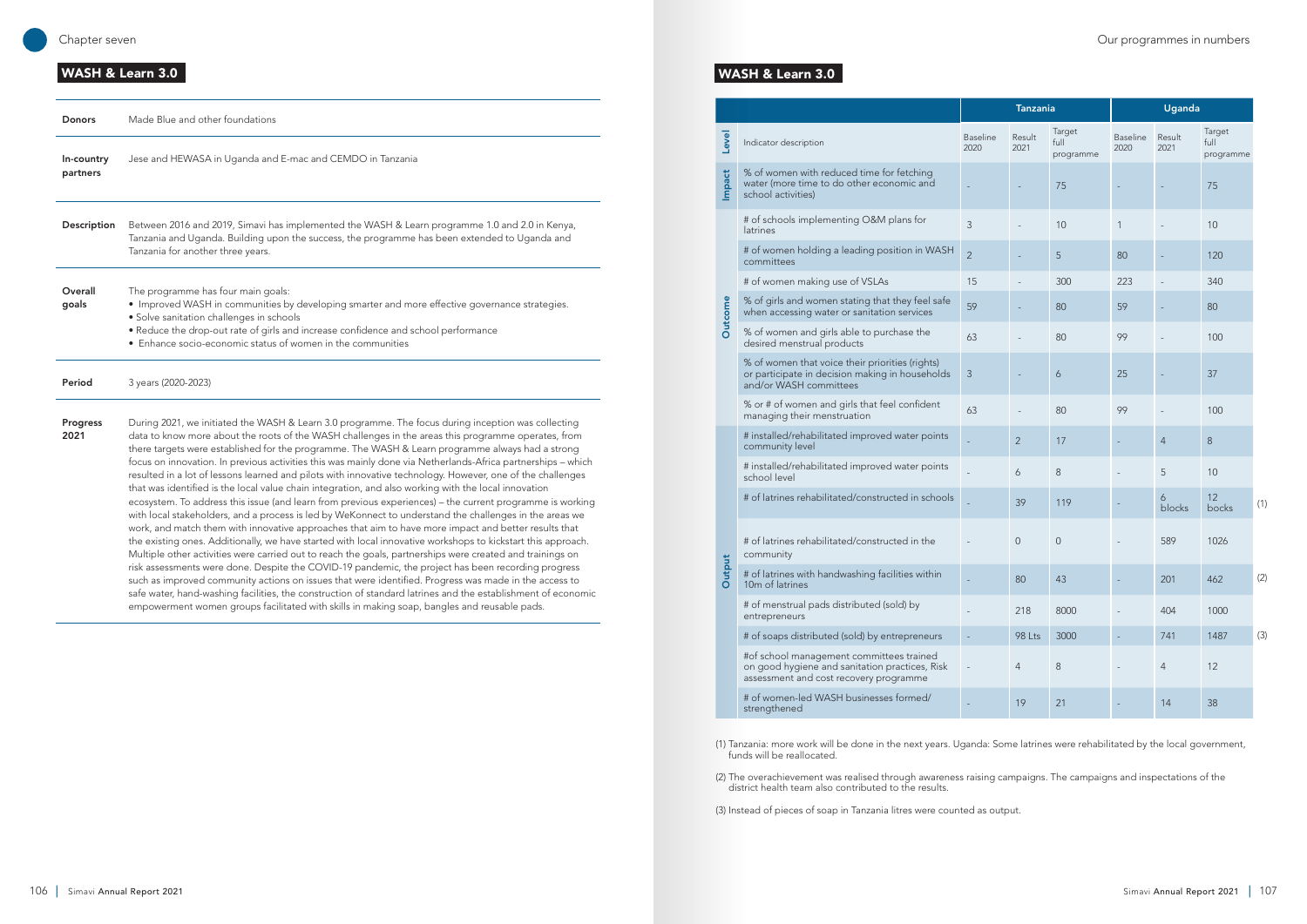# Access to Sanitation and Hygiene for all (ASHA)

| Donor                  | Dopper                                                                                                                                                                                                                                                                                                                                                                                                                                                                                                                                                                                                                                                                                                                                                                                                                                                                                                                                                                                                                                                                                                                                                                                                                                                                                                                                                                                                                                                  |
|------------------------|---------------------------------------------------------------------------------------------------------------------------------------------------------------------------------------------------------------------------------------------------------------------------------------------------------------------------------------------------------------------------------------------------------------------------------------------------------------------------------------------------------------------------------------------------------------------------------------------------------------------------------------------------------------------------------------------------------------------------------------------------------------------------------------------------------------------------------------------------------------------------------------------------------------------------------------------------------------------------------------------------------------------------------------------------------------------------------------------------------------------------------------------------------------------------------------------------------------------------------------------------------------------------------------------------------------------------------------------------------------------------------------------------------------------------------------------------------|
| In-country<br>partners | <b>SEBAC</b>                                                                                                                                                                                                                                                                                                                                                                                                                                                                                                                                                                                                                                                                                                                                                                                                                                                                                                                                                                                                                                                                                                                                                                                                                                                                                                                                                                                                                                            |
| Description            | ASHA operates in Nepal's Sindhupalchowk and Dolakha Districts of Nepal, where the 2015 earthquakes<br>damaged many of the water supply systems and public infrastructure, resulting in widespread hardship<br>and challenging conditions for public health and socioeconomic development. The project increases<br>sustainable access to WASH. About 90% of housing construction has been completed and the devel-<br>opment of adequate infrastructure now gives 82% of the population access to water. The target group of<br>this programme are the most left behind Dalit and Janajati communities, with a focus on women and girls.                                                                                                                                                                                                                                                                                                                                                                                                                                                                                                                                                                                                                                                                                                                                                                                                                |
| Overall<br>goals       | To improve access to and the quality of drinking water, improve sanitation status and hygiene behaviour,<br>local governance and maintenance of WASH facilities, and empower local women and socially excluded<br>groups.                                                                                                                                                                                                                                                                                                                                                                                                                                                                                                                                                                                                                                                                                                                                                                                                                                                                                                                                                                                                                                                                                                                                                                                                                               |
| Period                 | January 2020-December 2022                                                                                                                                                                                                                                                                                                                                                                                                                                                                                                                                                                                                                                                                                                                                                                                                                                                                                                                                                                                                                                                                                                                                                                                                                                                                                                                                                                                                                              |
| Progress<br>2021       | In the first year of the ASHA programme, the focus was on generating equitable access to water through<br>new constructions and restoring water supply schemes. This second year, capacity development, coor-<br>dination and ensuring the sustainability of the water supply schemes beyond the programme period are<br>the main goals. All in all, ASHA has achieved most of the targets set for the first half of the year II, and<br>rescheduled any targets not yet achieved for the second half of the year. These results were achieved<br>despite the challenges that the SEBAC team was faced within this reporting period. During the spring<br>of 2021, the COVID-19 numbers went up again and a new lockdown was imposed by the Nepalese<br>government. Moreover, the project areas were tormented by major floods. These challenges asked for<br>creativity, flexibility and resilience if all stakeholders involved. The SEBAC team worked on adaptive<br>management scenarios and adjusted additional activities to best address the needs of the people in<br>Sindhupalchowk and Dolakha. Also, the coordination between local stakeholders, rural municipalities,<br>field staff and management of SEBAC-Nepal team remained a key element. To express the ambition for<br>long-term cooperation, local governments sent SEBAC a proposal for a structural partnership, aiming to<br>work together on all potential upcoming projects. |

# Access to Sanitation and Hygiene for all (ASHA)

Level

**Outcome** 

Outcome

**Output** 

|                                                                                                                                                                                                                                                                                                        |                         | <u>ivepai</u>       |                |
|--------------------------------------------------------------------------------------------------------------------------------------------------------------------------------------------------------------------------------------------------------------------------------------------------------|-------------------------|---------------------|----------------|
| Indicator description                                                                                                                                                                                                                                                                                  | <b>Baseline</b><br>2020 | Result<br>2019-2021 | Ta             |
| % of people using water from the water schemes                                                                                                                                                                                                                                                         | 27                      |                     | 50             |
| % of HHs with a water point within 20minutes walk from HHs                                                                                                                                                                                                                                             | 88                      |                     | 95             |
| % of mothers using soap after toilets and before eating food                                                                                                                                                                                                                                           | 20                      |                     | 60             |
| % people in community used improved latrine at HH level                                                                                                                                                                                                                                                | 97                      |                     | 98             |
| % of HH where both men and women take financial decisions jointly in the<br>family                                                                                                                                                                                                                     | 67                      |                     | 75             |
| % of respondents' women in the family participate in the WASH meeting                                                                                                                                                                                                                                  | 63                      |                     | 80             |
| 1.1.1 Construction/renovation / rehabilitation of DWSS                                                                                                                                                                                                                                                 |                         | 58                  | 56             |
| 1.1.2 No. of water quality test conducted                                                                                                                                                                                                                                                              |                         | 5                   | 2              |
| 1.2.1 Facilitate users committee to establish Operation and Maintenance<br>(O&M) Fund                                                                                                                                                                                                                  |                         | $\overline{4}$      | $\overline{4}$ |
| 1.2.2 Training to Water users committee and VMWS related to construction<br>(pre, during and post) work/GESI/Record keeping of status of DWSS using<br>Mwater App, financial transaction and water safety plan                                                                                         |                         | 15                  | 3              |
| 1.3.1 Mobilisation of WUSC and VMW for sustainabilty of DWSS / Sanitation<br>messages in their respective communities                                                                                                                                                                                  |                         | 14                  | 6              |
| 1.3.2 Orientation/Training to Health Person on WASH                                                                                                                                                                                                                                                    |                         | 31                  | 16             |
| 1.4.1 Mobilisation of ward level women network through Palika level/Munici-<br>pality level women network members through mass meeting                                                                                                                                                                 |                         | 34                  | 51             |
| 1.4.2 Mobilisation of FCHV to orient mothers groups/ adolecents girls<br>through mass meeting to promote sanitation and behaviour change in<br>pesence of field staff                                                                                                                                  |                         | 33                  | 51             |
| 1.5.1 Organize the mass awareness campaigns and WASH days celebrations<br>i.e., toilet day, water day, handwashing day and rally, exhibitions, fairs,<br>street drama etc.) in each district through mobilsation of FCHV /ward tole<br>committee and field staff in participation of concerned palikas |                         | 13                  | 18             |

|                                                                             | <b>Nepal</b>            |                     |                |     |
|-----------------------------------------------------------------------------|-------------------------|---------------------|----------------|-----|
|                                                                             | <b>Baseline</b><br>2020 | Result<br>2019-2021 | Target         |     |
|                                                                             | 27                      |                     | 50             |     |
| <b>HHs</b>                                                                  | 88                      |                     | 95             |     |
| food                                                                        | 20                      |                     | 60             |     |
| e                                                                           | 97                      |                     | 98             |     |
| isions jointly in the                                                       | 67                      |                     | 75             |     |
| WASH meeting                                                                | 63                      |                     | 80             |     |
|                                                                             |                         | 58                  | 56             |     |
|                                                                             |                         | 5                   | $\overline{2}$ | (1) |
| and Maintenance                                                             |                         | $\overline{4}$      | $\overline{4}$ |     |
| ted to construction<br>tus of DWSS using                                    |                         | 15                  | 3              | (1) |
| f DWSS / Sanitation                                                         |                         | 14                  | 6              | (1) |
|                                                                             |                         | 31                  | 16             | (1) |
| Palika level/Munici-<br>eting                                               |                         | 34                  | 51             |     |
| lolecents girls<br>iour change in                                           |                         | 33                  | 51             |     |
| H days celebrations<br>ibitions, fairs,<br>FCHV /ward tole<br><b>alikas</b> |                         | 13                  | 18             |     |

(1) Overachievements come from additional funding received from donor in respone to flooding, the fundigns was used to build more water schemes and increase the reach outside of the programme area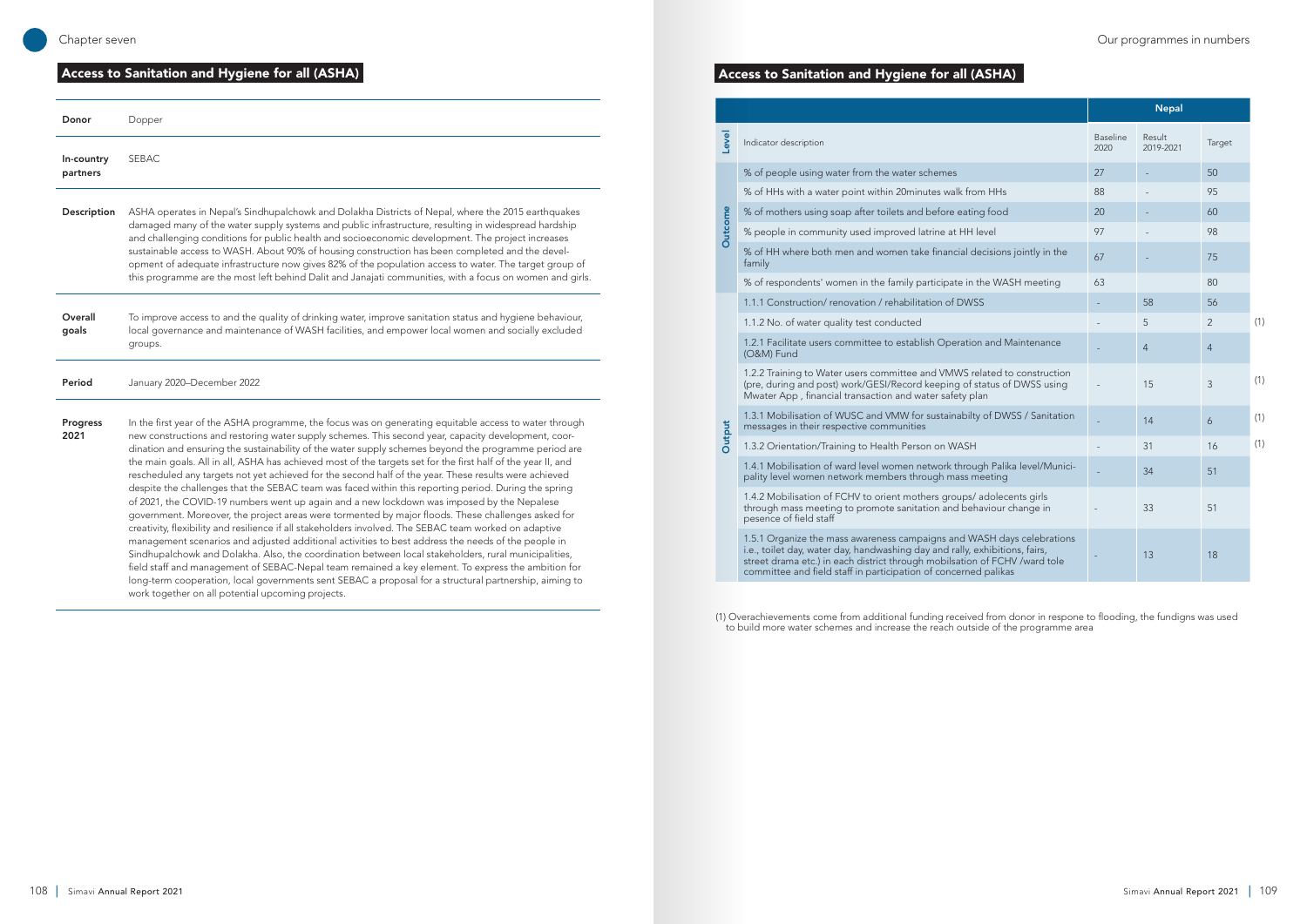| Donor                  | Simavi                                                                                                                                                                                                                                                                                                                                                                                                                                                                                                                                                                                                                                                                                  |
|------------------------|-----------------------------------------------------------------------------------------------------------------------------------------------------------------------------------------------------------------------------------------------------------------------------------------------------------------------------------------------------------------------------------------------------------------------------------------------------------------------------------------------------------------------------------------------------------------------------------------------------------------------------------------------------------------------------------------|
| In-country<br>partners | Nepal, Uganda and Bangladesh WASH Alliances                                                                                                                                                                                                                                                                                                                                                                                                                                                                                                                                                                                                                                             |
| Description            | This research aims to explore the connection between availability and accessibility of WASH and Violence<br>Against Women and Girls /Gender Based Violence in Bangladesh, Nepal and Uganda. Research questions:<br>1. How are the decisions about access to and control over WASH resources made, in the community and at<br>the household level?<br>2. Do women and girls experience violence/problems in the use of and access to WASH?<br>3. If yes, what kind of violence and how is it related to harmful social and cultural norms?<br>4. What are the consequences for women/girls of the violence they experience in relation to the availability<br>and accessibility of WASH? |
| Overall<br>goals       | This research is intended to build research and evidence to help understand the pressing issues of gender-<br>based violence in relation to WASH and WASH services. The outcomes of this research will then better<br>inform our organization and programmes on how to help tackle this complicated and sensitive issue while<br>also sharing findings within the sector.                                                                                                                                                                                                                                                                                                               |
| Period                 | 2 years (end 2020- mid 2022)                                                                                                                                                                                                                                                                                                                                                                                                                                                                                                                                                                                                                                                            |
| Progress<br>2021       | We have gathered a team of gender-sensitive researchers to partner with on this research and completed<br>both literature reviews and fieldwork for all countries. By conducting various trainings, focus groups,<br>interviews, and field visits we have gathered a large amount of data that we have been analysing. Reports<br>are drafted with the intent to disseminate, share, and learn from in 2022.                                                                                                                                                                                                                                                                            |
|                        | *As this is a research project, there is no progress data available.                                                                                                                                                                                                                                                                                                                                                                                                                                                                                                                                                                                                                    |

# **Donor** Dutch Ministry of Foreign Affairs Consortium partners Save the Children Netherlands (lead), Oxfam Novib, Population Council In-country partners Pakistan, and Uganda Description Although there is a good understanding of the diverse drivers of child marriage, the evidence and expe-**Overall** goals role models. implementing partners, policymakers, and donors. and thus contribute towards achieving the Alliance's objectives more effectively. Period 23 months (August 2019 to September 2021) Progress 2021

Child marriage organisations in nine countries: Bangladesh, Ethiopia, India, Malawi, Mali, Nepal, Niger,

rience base on what works in these different situations is not as strong as we would like – and need – it to be. To remedy this, the MMWWK programme provides MTBA with a learning vision on the topic of linkages between adolescent sexuality and child marriage. It will facilitate cross-country thematic and strategic learning, capture evidence, and support mutual capacity building and social innovation labs.

1. Systematically unlock lessons learned from implementation and research on how social norms about female sexuality impact child marriage and conduct girl-led research to create new insights on young

2 Produce an interconnected set of public resources, including learning briefs, pathways of change with assumptions and a fact sheet with recommendations on how to design programmes in such a way that their evaluations can contribute to the evidence base. These products are expected to be beneficial for

3. Create a demand-led small grants mechanism, the Learning Exchange Facility (LEF), in close consultation with implementing partners and girls themselves. Following a fully demand-led approach through the LEF, local organisations can tap into the support they need to design and implement interventions,

2021 was the final year of MMWWK and the programme ended in September. Simavi successfully closed a participatory grant-making mechanism called 'the Learning Spark Fund' in all nine participating countries. Through the facilitation of community learning exchanges, this Fund has connected community members and practitioners in the field of child marriage around core questions related to community knowledge and child marriage practices. In total, 19 learning exchange grants were finalized; 11 ' Community Skyrocket' grants aimed at facilitating learning between organizations and communities, seven 'Spark' grants facilitating local and national learning and one 'Fireworks' grant aimed at cross-regional and cross-country

exchange.

The team was able to engage with 40 national and subnational child marriage organizations and 1,382 community informants including key influencers such as traditional leaders, religious leaders, parents, adolescent boys and girls, teachers, health workers and other government and political functionaries. Furthermore, Simavi developed several learning products on the topic of girls' agency in child marriage decision-making, as the level of autonomy that girls have regarding their sexuality and decision to marry is topical in the child marriage sector. To help frame the issue of girls' choice and voice in child marriage decision-making and stimulate future discussions, six 'critical conversations' were convened and hosted by Simavi, bringing together 32 thought and practice leaders from the child marriage sector and beyond across four continents. These conversations created a space for global colleagues to listen, interact and learn from each other, hereby framing key discussion points that can take this global conversation to the next level.

\*As this programme was focused on learning, we don't have any progress data.

#### Gender & WASH: Exploring Violence against Women & Girls (VAWG) in relation to the use of WASH resources

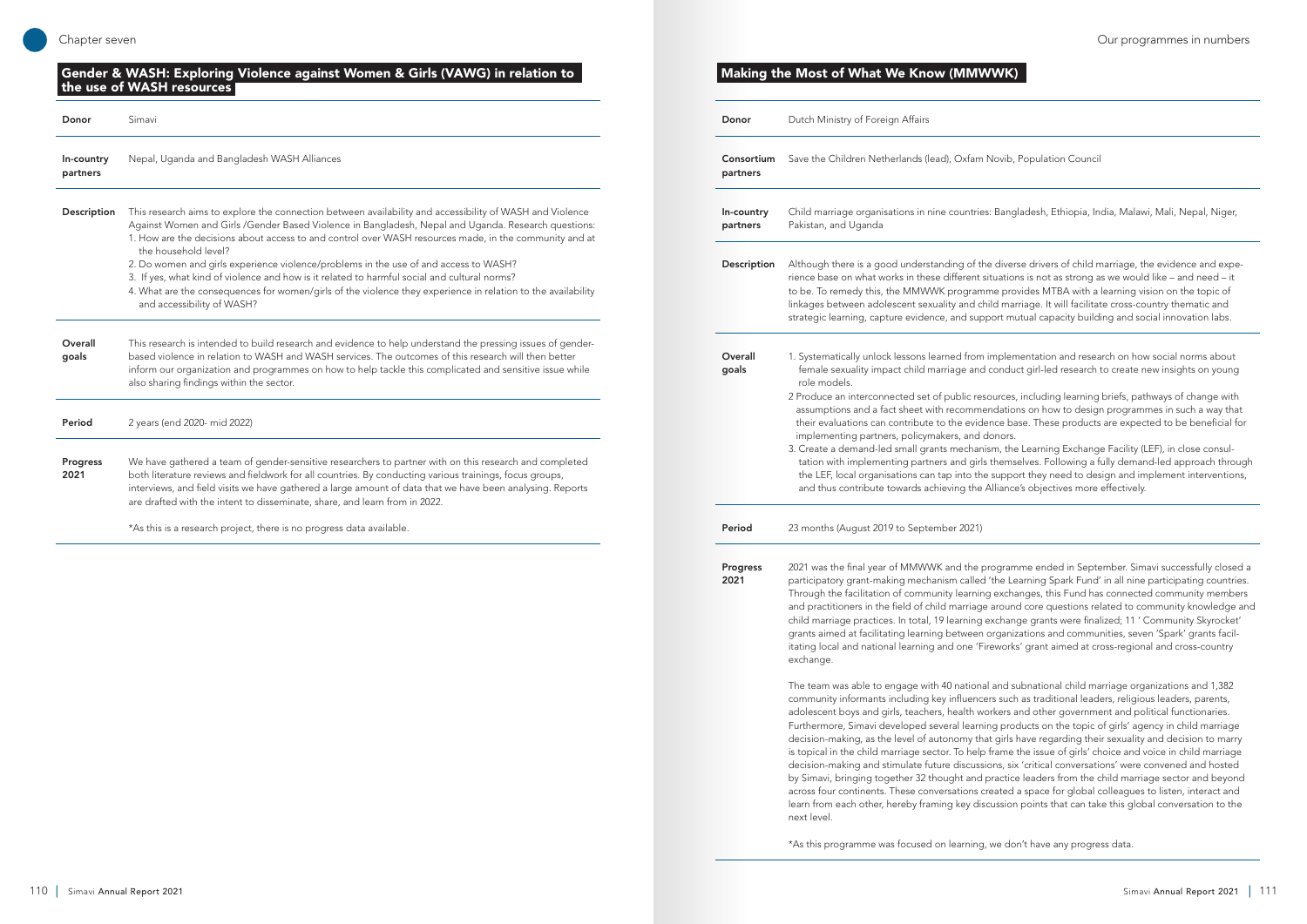**Outcome** 

#### Chapter seven Our programmes in numbers

#### The Perfect Fit

Donor Stichting Merk Biologisch Plus, Stichting Vallei, Schmallhausen, De Johanna Donk-Grote Foundation, Anna Muntz St, Stichting Familiefonds Jan Waal Gz, St. Majoh, St. Boaz, St. Vierhout, St. Dando Felix, St. Voor uit- en inwendige zending, Flexiplan, St. Main, Rooms Katholiek Weeshuis Bergen op Zoom, Steunfonds Fajans

In-country partners Kopernik, PT Putri Fajar Inspirasi (Perfect Fit Indonesia)

- Description The second phase of Perfect Fit Transition To Scale (TTS) is being implemented in Labuan Bajo, West Manggarai, Indonesia and aims to scale up implementation to include urban areas in Java and Bali and so reach more women and girls, and to break the taboo and stigma around menstruation by providing an alternative menstrual product to women and girls that is affordable and sustainable. Perfect Fit breaks the silence of menstrual health and SRHR culture by providing education and knowledge. It enables women and girls to understand their natural menstruation process, empower them in daily activities and eventually achieve equality. In 2019, Perfect Fit started a new production hub in Labuan Bajo by engaging with 10 female local tailors to manufacture the reusable pads and local agents to promote menstrual health knowledge to women and girls. In Mid-2021 we extended to the next (third) phase: Market Expansion and Impact Strenghtening (MEIS) to ensure that women and girls in other location, including urban areas are reached out and have access to menstrual products and education.
- **Overall** The programme has three main goals:
	- To empower women and girls in Indonesia to have better period experience by enhancing their knowledge on MHM and SRHR;
		- To create an enabling environment for MH by engaging with various stakeholders;
		- To scale up the production and distribution of reusable menstrual pads in Indonesia; consist of affordable reusable sanitary pads for urban and rural areas as well as menstrual underwear;
		- become an independent business with and improve the business model;
		- further build social marketing strategies to promote the product and provide information on MH and SRHR, with the ultimate aim of breaking the taboo surrounding menstruation and increase the uptake of SRHR services.

#### **Period** 5 years (2019–2023)

goals

2021

Progress Initiated in 2019, the Perfect Fit has continued to steadily grow as a social enterprise and independent entity and therefore, it turned to be start up in leading the MHM education and menstrual product provision in Indonesia. Legally, the initiative turned into a private company. This transition helped Perfect Fit to focus on improving sales and education campaign beyond project based. As a result, sales were slightly increased and collaboration with other organizations were conducted, such as with UNICEF to lead the implementation of Oky App – a period track application provided in Bahasa Indonesia for girls. As a new start up, Perfect Fit also successfully gained an award from SEED Award (funded by UNDP) and SheDistrupt Award (funded by UNWomen Indonesia) and it helped Perfect Fit to be acknowledge by potential investors. Additionally, some coaching sessions were provided by the grants to increase the capacity of PF team in improving market strategy and impact achievement.

In 2021, to reach more women and girls in urban areas, PF designed two new products namely menstrual underwear and reusable pads that are intended to be sold in urban areas. These pads differed from the ones manufactured by tailors in Labuan Bajo, Manggarai Barat. The products are made in collaboration with a factory in Java to ensure a good quality so that urban women can be interested in. The intention behind this production was that the profit generated from urban sales will be used for supporting the operation of in rural areas and providing donation to women in need. We call it buy one help one; in which every 1 purchase of urban menstrual product will support one pad to be donated to a woman in need in rural areas.

Currently, the start-up focuses on increasing selling the products through online and offline marketplaces in Indonesia as well as making an impact by collaborating with women led local organizations to raise awareness about the importance of menstrual health and hygiene. Furthermore, to attract potential investors and to sharpen the branding, Perfect Fit is in collaboration with several local media so that our campaign can be heard more people inl for a structural partnership, aiming to work together on all potential upcoming projects.

### The Perfect Fit

|                |                                                                                                              |                         | <b>Indonesia</b>    |         |
|----------------|--------------------------------------------------------------------------------------------------------------|-------------------------|---------------------|---------|
| <b>Jevel</b>   | Indicator description                                                                                        | <b>Baseline</b><br>2018 | Result<br>2018-2021 | Target  |
|                | % of women that have a high level of MH knowledge                                                            | 17%                     | 59%                 | 47%     |
| <b>Outcome</b> | % of women that practice health-seeking behavior when experi-<br>encing pain or discomfort in relation to MH | 8%                      | 19%                 | 21%     |
|                | # of (Perfect Fit) pads distributed                                                                          |                         | 33.589              | 33,000  |
| Output         | # of people reached with education campaign                                                                  |                         | 110.630             | 133.000 |
|                | # of pad distributors trained                                                                                |                         | 193                 | 141     |

|           | <b>Indonesia</b>        |                     |         |         |  |  |  |
|-----------|-------------------------|---------------------|---------|---------|--|--|--|
|           | <b>Baseline</b><br>2018 | Result<br>2018-2021 | Target  |         |  |  |  |
|           | 17%                     | 59%                 | 47%     | $\star$ |  |  |  |
| n experi- | 8%                      | 19%                 | 21%     | $\star$ |  |  |  |
|           |                         | 33.589              | 33.000  |         |  |  |  |
|           |                         | 110.630             | 133.000 |         |  |  |  |
|           |                         | 193                 | 141     | (1)     |  |  |  |

\*The baseline was conducted in the area of the previous phase of the Perfect Fit programme, it was decided to use the end-line data as baseline for the new phase.

(1) The overachievement comes from the results of the previous phase. In 2021 the number of pads distributed was actually lower due to COVID-19 restrictions.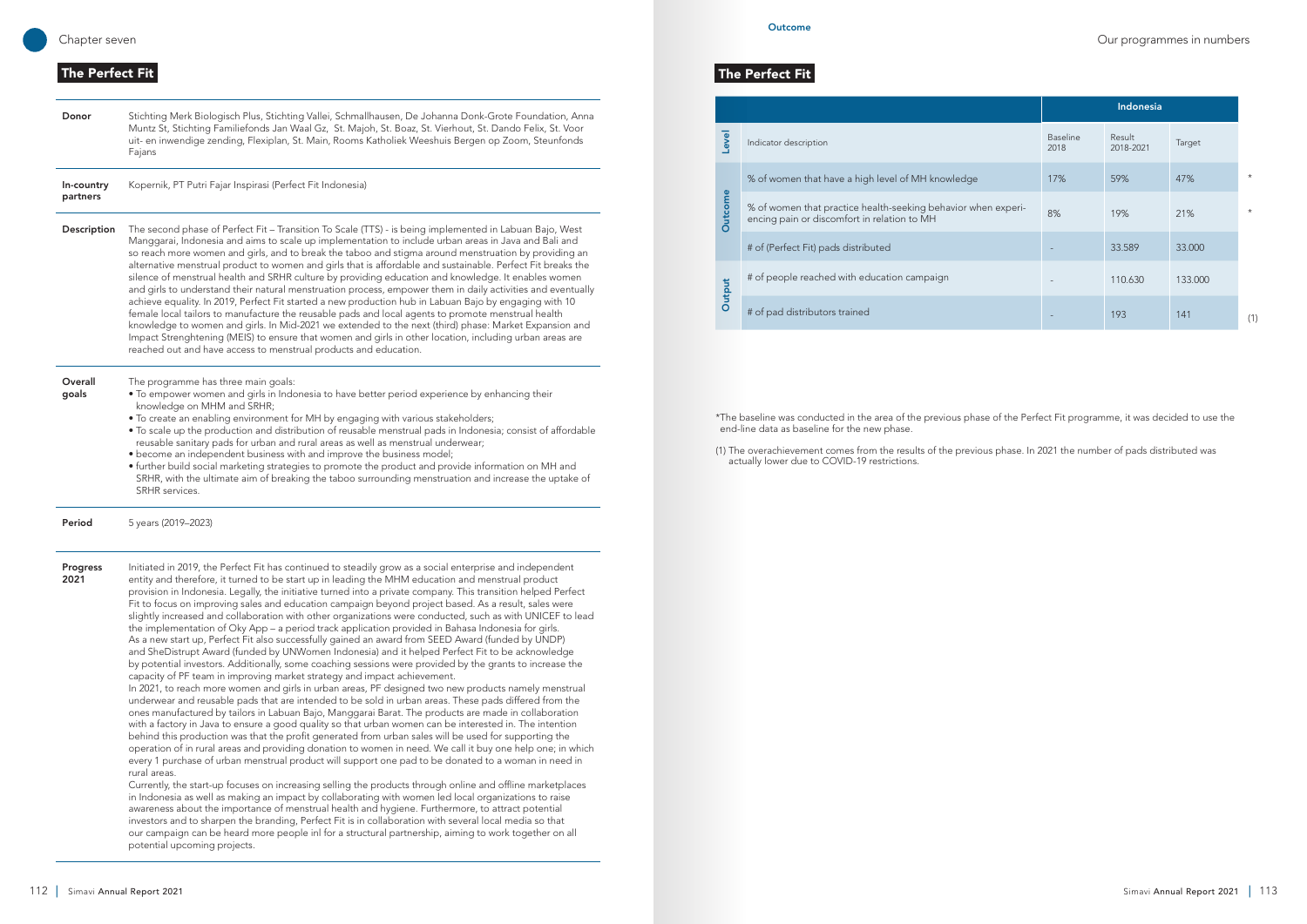### **GC\_1000 (Check2Gether Ghana)** PROPOPI

perators and Delft University of Technology (TU Delft)

es challenges in keeping up with and improving water id many areas are poorly served or not served at all. Poorer adequate water services. Simavi is responsible for Result 3,

Bandung with a focus on increasing access to safe water for hasilan rendah – MBR) and providing drinking water to at  $\overline{b}$  public stand posts serving 2,500 people and 1,600 house

2015, to December 31, 2019, but was extended in 2018 until e of March 1, 2022. In 2020 we had agreed to become a silent sterdam and Bandung) were subsequently not renewed. The (to which our staff in 2020 had already given input). The indee partnership in principle showed great potential, but that hat many sub-results were no longer achievable, means that he water supply problems in Tegallega could not be resolved, ow-income (MBR) households could not be achieved. Simavi mer-level Water Safety Plan (RPAM), which was concluded by

| Donor                  | EU (Horizon 2020)                                                                                                                                                                                                                                                                                                                                                                                                                                                                                                                                                                                                                                                                                                                                                                                                                                                                                                                        |
|------------------------|------------------------------------------------------------------------------------------------------------------------------------------------------------------------------------------------------------------------------------------------------------------------------------------------------------------------------------------------------------------------------------------------------------------------------------------------------------------------------------------------------------------------------------------------------------------------------------------------------------------------------------------------------------------------------------------------------------------------------------------------------------------------------------------------------------------------------------------------------------------------------------------------------------------------------------------|
| Consortium<br>partners | Netherlands Organisation for Applied Scientific Research (TNO) (Lead), Academic Hospital Leiden (LUMC)<br>Free University Brussel (Belgium), Group Care Global (US), City University Of London (UK), University<br>Of Cape Town (South Africa), Action for Mothers and Children (Kosovo), Perisur (Surinam), Presbyterian<br>Church of Ghana Health Service (PHS/PCG, Ghana)                                                                                                                                                                                                                                                                                                                                                                                                                                                                                                                                                             |
| Description            | GC_1000 strategies integrate group care into antenatal and postnatal health systems for the first 1,000<br>days. Strategies and tools are built from lessons learned in demonstration sites in seven countries. Simavi<br>will integrate Check2Gether (C2G) with group antenatal care by training midwives in Ghana to implement<br>the C2G mobile diagnostic kit. This kit aims to give women in rural remote areas access to quality antenatal<br>care services. It contains a testing kit to ensure early diagnosis of high risk pregnancies.                                                                                                                                                                                                                                                                                                                                                                                         |
| Overall<br>goals       | Co-create and disseminate evidence-based implementation strategies and tools to support successful<br>implementation and scale-up of group care in the first 1,000 days in health systems throughout the world,<br>with particular attention to the needs of vulnerable populations.                                                                                                                                                                                                                                                                                                                                                                                                                                                                                                                                                                                                                                                     |
| Period                 | 4.5 years (2020-2024)                                                                                                                                                                                                                                                                                                                                                                                                                                                                                                                                                                                                                                                                                                                                                                                                                                                                                                                    |
| Progress<br>2021       | Extensive baseline data was collected in all seven countries, and adaptations to the models for each<br>country were discussed. In Ghana, steering committees at national, regional and district levels became<br>operational, to gain support for the project interventions and receive advice on how to increase its rele-<br>vance, tailor strategies and increase support from policy makers. In close collaboration with TNO and the<br>Presbyterian Church of Ghana Health Service as well as with experts from the Ministry of Health, trainings<br>for health staff and supervisors took place in September-October 2021 to introduce our innovations. Simavi<br>visited the five clinics, during the kick- off of using the Check2Gether, also in order to identify potential<br>problems. So far, the C2G interventions seems to work well; 120 consultations of 120 pregnant women with<br>the new device have been reported. |

\*As we are fulfilling a technical advisory role, there is no progress data to report on.

| Donor                  | Fonds Duurzaam Water                                                                                                                                                                                                                                                                                                                                                                                                                                                              |
|------------------------|-----------------------------------------------------------------------------------------------------------------------------------------------------------------------------------------------------------------------------------------------------------------------------------------------------------------------------------------------------------------------------------------------------------------------------------------------------------------------------------|
| Consortium<br>partners | PERUMDA Kota Bandung, VEI Dutch Water O                                                                                                                                                                                                                                                                                                                                                                                                                                           |
| Description            | The Bandung water company, PERUMDA, face<br>services for the rapidly growing population and<br>groups in the population are often left without<br>on community awareness and participation.                                                                                                                                                                                                                                                                                       |
| Overall<br>goals       | The overall goal is to improve water supply in I<br>low-income households (masyarakat berpengh<br>least 12,000 poor people (MBR) by building 25<br>connections serving 9,600 people.                                                                                                                                                                                                                                                                                              |
| Period                 | 6 years (2015-2021)                                                                                                                                                                                                                                                                                                                                                                                                                                                               |
| Progress<br>2021       | The initial project period ran from January 1, 2<br>December 31, 2021, with a final reporting date<br>partner and contracts with Simavi staff (in Ams<br>mid-term review was concluded by June 2021<br>pendent external evaluator concluded that the<br>the delays in implementation and the reality th<br>the benefit of the partnership has perished. Th<br>therefore no new connections for public and Io<br>was asked to finalise the guidelines for consun<br>December 2021. |